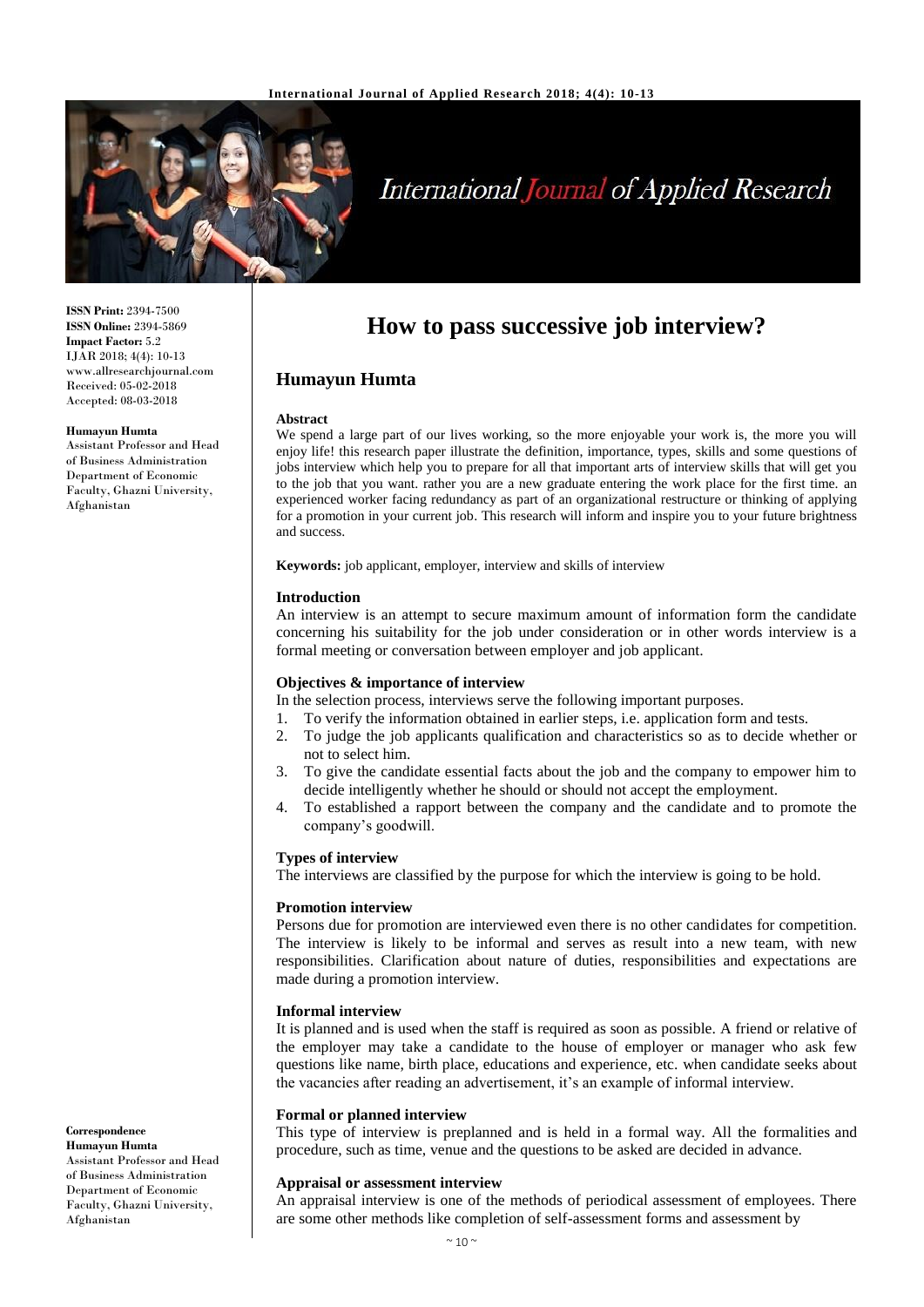supervisors. But annual appraisal interview is the best method for judging employees' attitudes. A face-to-face confidential talk is a good chance for both, the employee and the supervisor to discuss several issues between each other.

#### **Patterned or structured interview**

Such interview is fully planned to a high degree of accuracy and precision. It's based on the assumption that to be more effective every pertinent detail should be worked out in advance. Therefore, a list questions to be asked is prepared and the questions are asked in a particular cycle. The time to be allowed to each candidate and the information to be sought a pre decided. The interviewer is carefully selected.

The interviewer actively participates and the candidate is expected only to answer the questions. Thus, a standardized pattern is adopted or the structure of the interview is decided in advance. Such interview is also known as directed or guided interview. It allows for a systematic coverage of the required information.

#### **Stress interview**

This interview aims at testing the candidate's job behavior and level of withstanding during the period of stress and strain. Interviewer tests the candidate by putting him under stress and strain by interrupting the applicant from answering, criticizing his opinions, asking questions pertaining to unrelated areas, keeping silent for unduly long period after he has finished speaking etc. Stress during the middle portion of the interview gives effective results. Stress interview must be handled with at most care and skill. This type of interview is often invalid. As the interviewee's need for a job, his previous experience in such type of interviews may inhibit his actual behavior under such situations.

#### **Behavioral interview**

In a behavioral interview, the interviewer will ask you questions based on common situations of the job you are applying for. The logic behind the behavioral interview is that your future performance will be based on a past performance of a similar situation. You should expect questions that inquire about what you did when you were in XXX situation and how did you dealt with it. In a behavioral interview, the interviewer wants to see how you deal with certain problems and what you do to solve them.

# **Group interview**

Many times corporations will conduct a group interview to quickly prescreen candidates for the job opening as well as give the candidates the chance to quickly learn about the company to see if they want to work there. Many times, a group interview will begin with a short presentation about the company. After that, they may speak to each candidate individually and ask them a few questions.

One of the most important things the employer is observing during a group interview, is how you interact with the other candidates. Are you emerging as a leader or are you more likely to complete tasks that are asked of you? Neither is necessarily better than the other, it just depends on what type of personality works best for the position that needs to be filled.

#### **Lunch interview**

Many times lunch interviews are conducted as a second interview. The company will invite you to lunch with additional members of the team to further get to know you and see how you fit in. This is a great time to ask any questions you may have about the company or position as well, so make sure you prepare your questions in advance. Although you are being treated to a meal, the interview is not about the food. Don't order anything that is too expensive or messy to eat. Never take your leftovers home in a doggy bag either. You want to have your best table manners and be as neat as possible. You don't need to offer to pay, it is never expected for a candidate to pay at a lunch interview. Chew quietly and in small bites so you don't get caught with a mouthful of food when the recruiter asks you a question.

#### **Group discussion interview**

There are two methods of conducting group discussion interview, namely group interview method and discussion interview method. All the candidates or a group of candidates are interviewed together. Group interviews are conducted to save time when there is large number of applications for a few job vacancies. Topic will be given to discuss among the candidates and the interviewer's judges the innovativeness and behavior of each candidate in the group

under the discussion interview method, one topic is given for discussion to the candidates who assemble in one room and they are asked to discuss the topic in detail. This type of interview helps the interviewer in appraising, certain skills of the candidates like initiative, inter-personal skills, dynamism, leading comprehension, presentation and collaboration etc.

Interviewers are at ease in this category of interview because of its informality and flexibility. But it may fail to cover some significant portions of the candidates' background and skills.

# **Depth interview**

Depth interview is a semi –structured interview where, the candidates would be examined extensively in core areas of knowledge and skills of the job. Experts in that particular field examine the candidates by posing relevant questions as to extract critical answers from them, initiating discussions regarding critical areas of the job, and by asking the candidates to explain even minute operations of the job performance. Thus, the candidate is examined thoroughly in critical / core areas in their interviews.

#### **Phone or screening interview**

A screening interview may be for a position where the candidate is not local or for an initial prescreening call to see if they want to invite you in for an in-person interview. You may be asked typical questions or behavioral questions. Most of the time you will schedule an appointment for a phone interview. If the interviewer calls unexpectedly, it's ok to ask them politely to schedule an appointment. On a phone interview, make sure your call waiting is turned off, you are in a quiet room, and you are not eating, drinking or chewing gum. Or generally we can say telephone interviews are done for initial screening of candidates from the pool of applicants.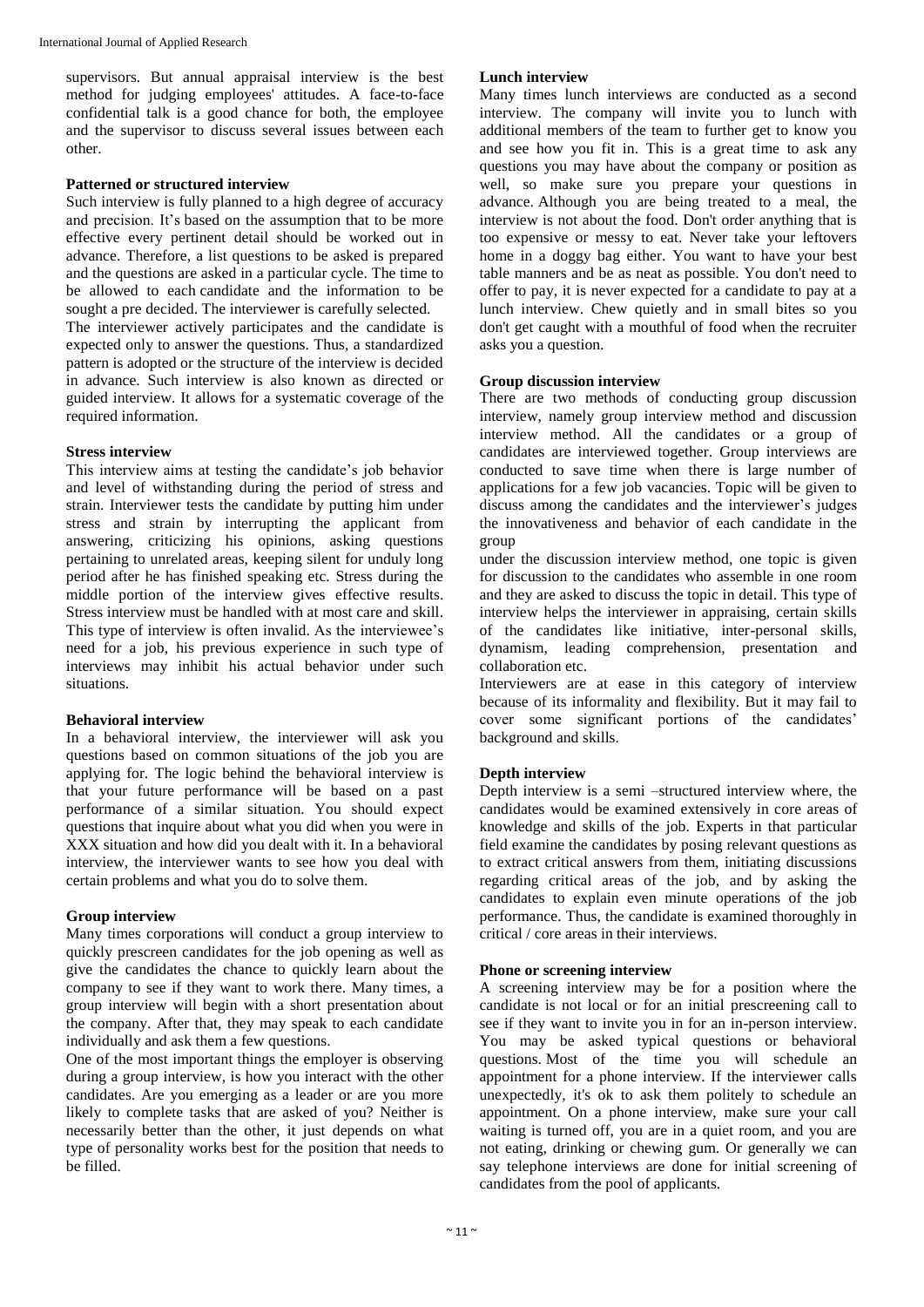#### **Panel or board interview**

Panel interviews, as the name indicates, is being conducted by a group of people. In this type of interview, three to five members of the selection committee will be asking questions to the candidates on different aspect. The final decision will be taken by all the members of the panel collectively

#### **Interview skills**

There are some easy steps that you can take that will increase your chances of success at interviews.

First, remember that job interviews should be a process of two-way communication. Not only are they a tool for employers to use to evaluate you, but they are also an opportunity for you to assess the organization, the job, and to see if there is a "fit."

The keys to a successful interview are preparation and practice. The following suggestions will help you prepare for an interview:

#### **Self-evaluation**

It is important for you to think about yourself and your past experiences in order to be ready to articulate what you have to offer an employer. Consider the following topics:

- How your present and past experience relate to the position
- Your current and future career goals
- What skills and expertise you have to offer
- The skills that you would like to develop or improve
- **Past experiences you want to highlight such as** volunteer work, hobbies, travel
- **Location**, salary, and lifestyle priorities
- Kinds of people and environments you prefer

# **Before the interview**

Research the Company - A company's website is an excellent place to begin. It usually gives you information on whether it is international or domestic, how many locations it has, and what its revenues are, and the nature of its major products. Most companies are very proud of their websites. Don't be surprised if one of the first questions interviewers ask when you arrive is "Have you have had a chance to look at our website?"

Practice interviews **-** Write down a list of possible questions that you think may be asked, then have a friend act as an interviewer and direct them to you in a practice interview situation.

Don't stop until you feel comfortable answering each question. Practicing beforehand will make you feel more comfortable and relaxed during the interview.

Dress professionally - In today's environment, wearing a suit isn't always necessary. Contact the HR Manager of the company, and find out what the dress code is for the company at which you are going to interview. Then dress one level above. For instance, if it is business casual, men can dress pants, dress shirts and sport coat. Women can wear pantsuit, dress or a skirt and blouse. Visual impressions are very important. Therefore, if in doubt, always dress on the conservative side.

Arrival - Try to arrive at the interview location a little early. This gives you time to determine where you need to go, and will give you a few minutes to collect your thoughts. DO NOT arrive late. Nothing destroys your chance at impressing an employer more than arriving late and offering

no explanation. If you learn at the last minute that you are going to be arriving late at the interview, call and let the interviewer know. Interviewers understand that things can come up suddenly. You are never considered late if you call and make them aware of the fact.

#### **During the interview**

First impressions - First impressions take only thirty seconds. Establishing rapport, direct and sustained eye contact, a firm handshake, a warm smile, good posture, and introducing yourself in a confident manner are important ingredients. A well-groomed, professional appearance is critical. Greet the interviewer with a firm handshake, whether it is a woman or a man. (No one likes a weak handshake.) Always maintain eye contact while shaking hands.

Smile - A smile denotes confidence in a candidate. Try to smile often. Also, don't be afraid to use some hand animation while answering questions. This suggests enthusiasm in a candidate.

Body Language - Use good posture, and look the interviewer right in the eye. Sit up straight. Never slouch.

Speak Clearly - Don't mumble. It portrays a lack of confidence. Speak with assurance. This indicates confidence.

Listen Before Answering - Allow the employer to begin the interview, but be prepared with some opening statements or questions such as, "I understand that this position involves…," or "What are you looking for in a job candidate?" Make sure you understand the question. If not, ask the interviewer to clarify it. Don't be afraid to take some time to think before answering. Interviewers are impressed with someone who thinks out an answer before speaking. Give Brief Answers - Make your answer concise and to the point. Rambling tends to

Suggest that you really don't have the answer to the questions asked.

Previous Employers - Never, ever say anything negative about your present or previous employers. No matter how much you may have disliked someone, find a way to give your experiences a positive spin.

Be Truthful - Don't lie when asked about something you haven't done. The next question will be "tell us about it."

Know You're Resume - Be prepared to talk about every fact that is on your resume. Many people embellish their accomplishments on their resumes. Avoid this, since the only point of reference an interviewer has about you is the resume you provide to him/her beforehand. Keep things at a professional level - Sometimes near the end of an interview, the two parties start feeling comfortable with each other. Don't let this comfortable feeling lead you to telling them something about yourself that they really shouldn't know. Always keep things at a professional level.

Look for something in Common - This is something that has given us an edge in the past. Try to find a common bond between yourself and your interviewer. If you are being interviewed in an office, look at how the office is decorated. Look for something you can identify with. Is his/her college diploma hanging on the wall? Did you attend a nearby school, or perhaps one in the same Division? If so, make a quick comment about it: "Did you attend Penn State? I attended the University of Michigan. What a great football conference." Interviewers sometimes feel more comfortable with people with whom they have something in common.